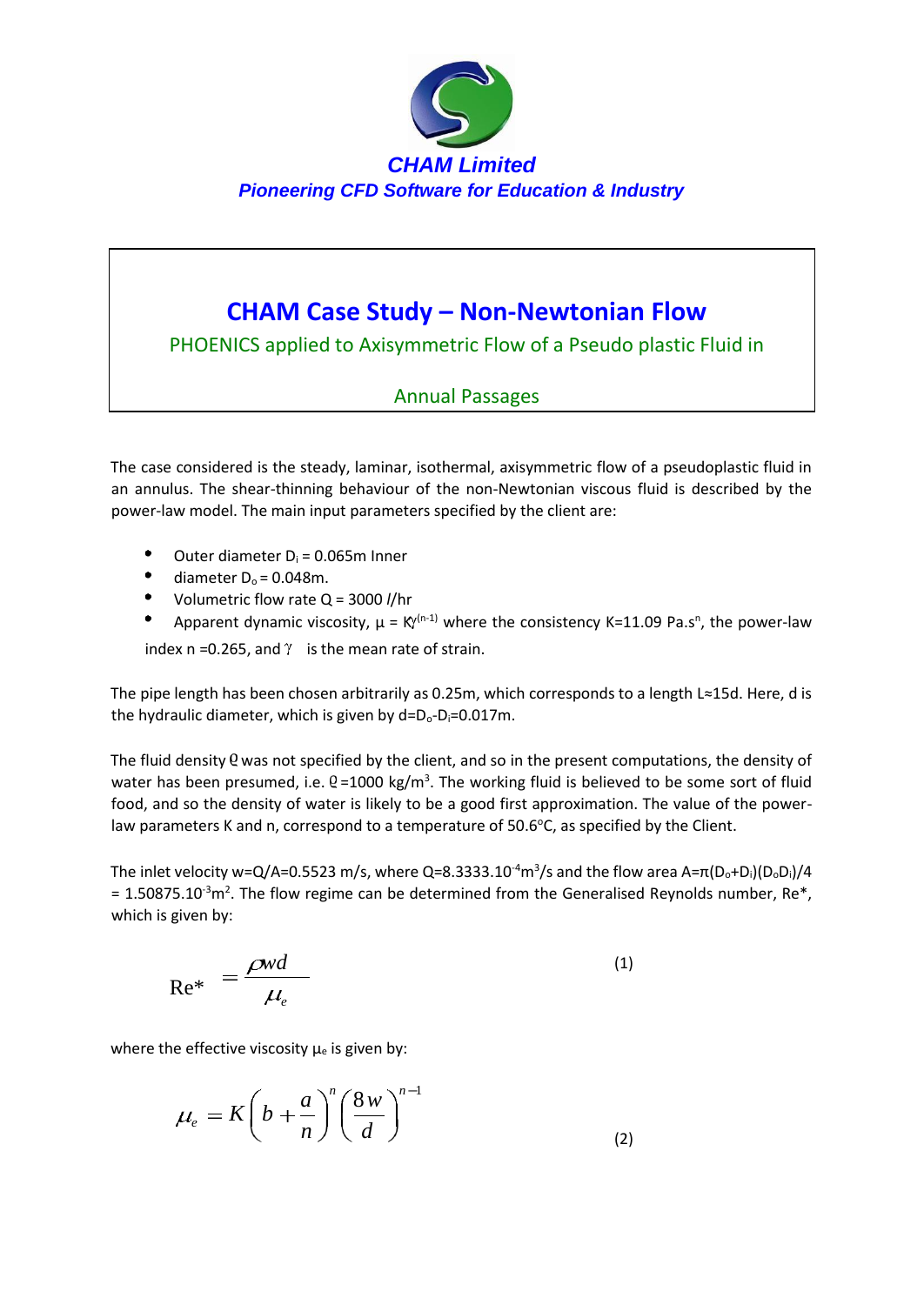

For circular pipe flow, the values of constants a and b in equation (2) are given as a=0.25 and b=0.75; whereas for flow in concentric annuli, these values depend on the value of  $\kappa = D_i/D_o$ . For the present case, with  $\kappa$ =0.7385, a=0.4986 and b=0.999. Therefore, equations (2) and (1) yield  $\mu$ <sub>e</sub>=0.24649 Pa.s and Re\*=38.09, which corresponds to laminar flow of the shear-thinning fluid.

Two computations are made with PHOENICS-2009. The first considers purely annular flow, whereas the second considers flow in an annulus with a double-cone obstruction located on the inner surface. The results of these computations are discussed very briefly in the following two sections.

### **Purely Annular Flow**

The PHOENICS CFD computation is made on an axisymmetric, cylindrical-polar mesh of 50 radial by 100 axial cells. No attempt is made to assess the mesh-sensitivity of the solution. The computation converges in less than a minute on a Dell Precision T7400 Intel Xeon 2.5GHz pc with 16GB RAM.

The predicted pressure drop is  $\Delta p=3.848$  kPa, which is within 2% of the analytical value. The analytic pressure drop of the power-law fluid is given by:

$$
\Delta = \frac{p\Delta}{2} \frac{p\Delta f}{D}
$$
 (3)

where the friction factor f=64/Re\*. For the present case, the expected pressure drop is Δp=3.769 kPa.

### **Flow in an Annulus with a Double-Cone Obstruction**

PHOENICS computations are made for this case on an axisymmetric, cylindrical-polar mesh of 61 radial by 165 axial cells. This calculation converges in less than 2 minutes on the Dell pc. Again, no attempt is made to assess the mesh-sensitivity of the solution. The double-cone geometry is represented by means of PARSOL, the cut-cell algorithm in PHOENICS. PARSOL captures complex geometries automatically on a background polar mesh by using cut cells at the fluid-solid interface. These cells are partially filled with solid and fluid.

The flow geometry and predicted pressure drop for this case are shown in Figure 1 below: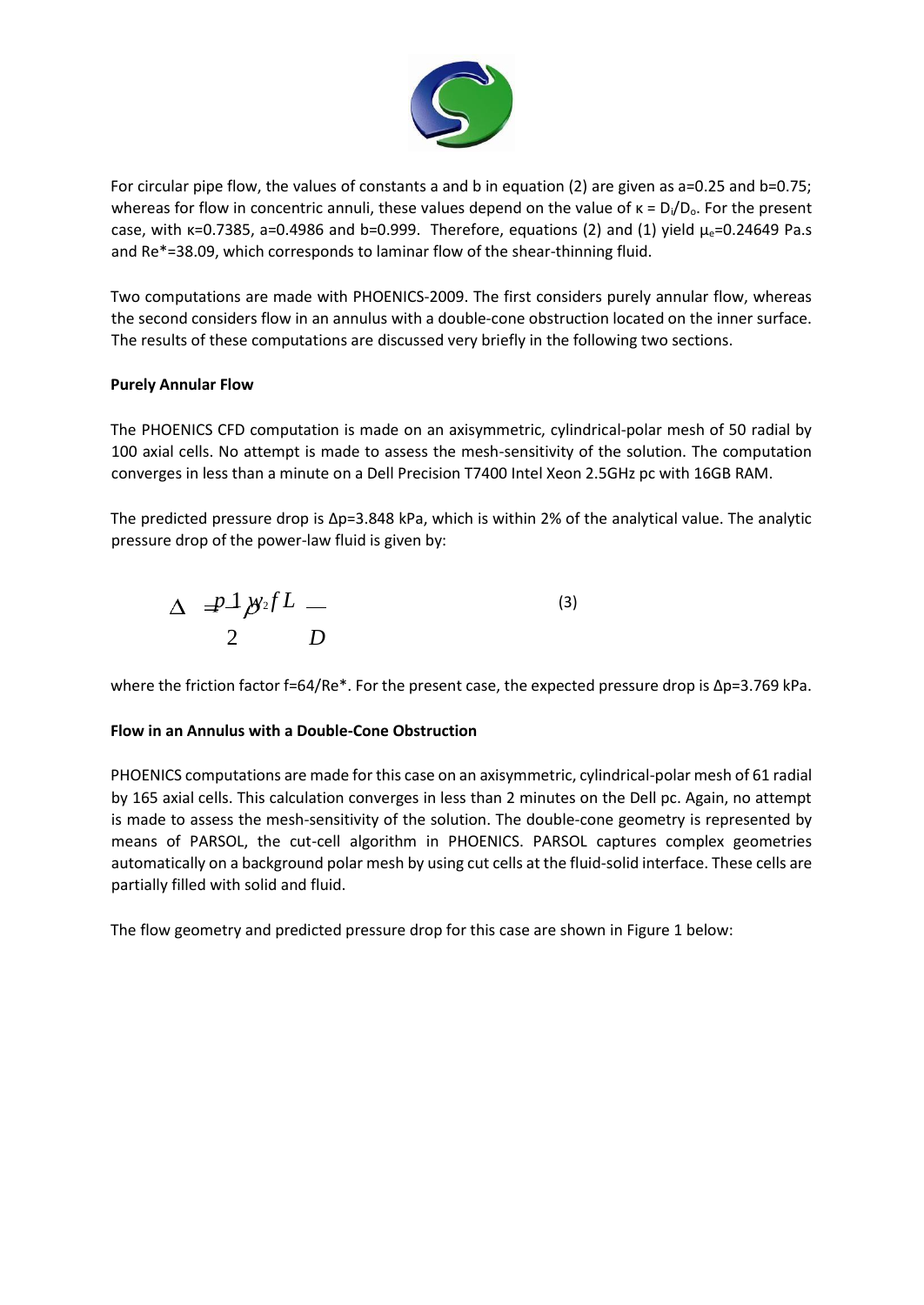

Pseudoplastic flow in a heat exchanger.

#### **Figure 1: Annulus with Double-Cone Obstruction: Predicted Pressure Drop.**

As can be seen from the figure, the predicted pressure drop is about 4KPa, which represents a 4% increase over that found for flow in a simple annulus.

The computed absolute velocity contours and velocity vectors are shown in Figures 2 and 3, respectively. For clarity, the velocity vectors are plotted on a mesh actually coarser than that used in the computations.



**Figure 2: Double-Cone Obstruction: Predicted Absolute Velocity Contours.**